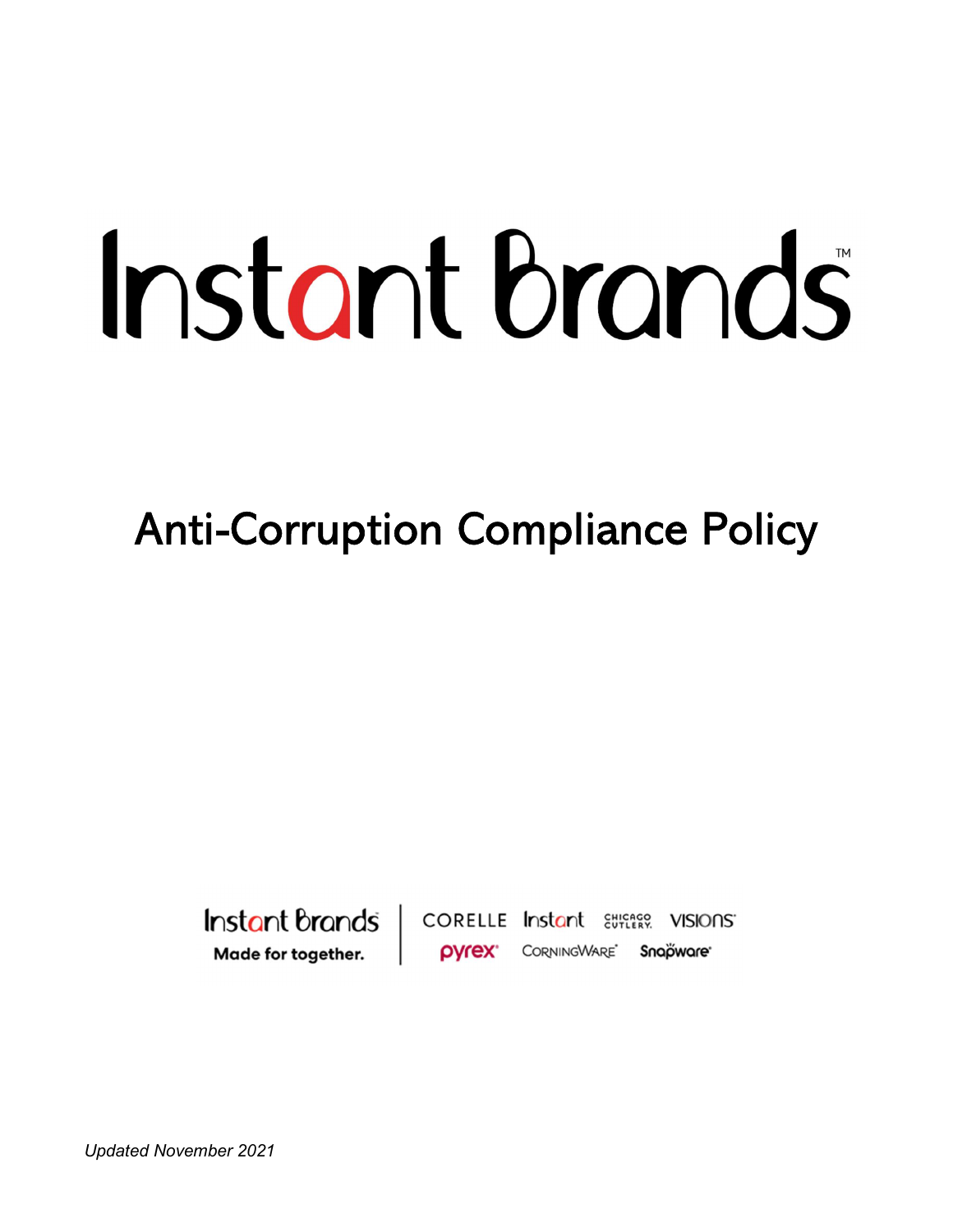## **Policy**

This Policy expressly prohibits improper payments in all business dealings, whether with the government or in the private sector. In particular, this Policy prohibits offering, promising, paying, giving or authorizing the paying or giving of money or anything of value, directly or indirectly (through a third party), to a Government Official to influence official action or to anyone (whether or not a Government Official) to influence a business or official decision and/or obtain or retain business or any other improper advantage. Instant Brands Acquisition Holdings Inc. (including its subsidiaries, collectively "Instant Brands" or the "Company") will and requires its directors, officers, and employees to conduct business transactions with integrity, regardless of differing local manners and traditions, and, in addition to complying with the Company's Code of Business Conduct and all relevant internal policies, comply with the laws and regulations of the United States and of every country in which the Company operates, including, without limitation, any law and regulation that prohibits bribery of Government Officials.

If there is a real or apparent inconsistency between the requirements of U.S. and non-U.S. law, the matter must be resolved by the Chief Legal Officer/General Counsel (or another member of the Legal Department) before the applicable transaction is undertaken.

In addition to this Anti-Corruption Compliance Policy, Instant Brands' Travel and Other Business Expense Policy (which, among other things, limits the giving of gifts and the payment of travel and entertainment expenses for third parties) and Code of Business Conduct (which, among other things, requires that pre-approval be obtained prior to providing anything of value to a Government Official) contain processes and controls that are essential to mitigating corruption risk and comprise key elements of the Company's anti-corruption compliance program.

## **Definitions**

"Anything of value" shall refer to any item of tangible or intangible value, broadly defined, in any form, including but not limited to cash, cash equivalents (such as gift cards, gift certificates and merchandise discounts), loans, gifts, travel, lodging, entertainment, meals, expense reimbursements, per diems, favors, business or employment opportunities, compliance with a request to provide a thing of value to a third person (such as a relative of a Government Official), contributions to a charity or other non-profit organization and promotional sponsorships.

"Consultants" shall refer to any and all third parties engaged by the Company or any entity owned or controlled by the Company who are expected to interact with non-U.S. Government Officials on behalf of the Company or any venture in which the Company has an economic interest, such as distributors, consultants, agents, representatives, brokers, intermediaries, advisors, representatives, joint venture partners, co-investors, franchisees, licensees, travel agents, freight forwarders, customs agents, tax advisors, law firms, finders, lobbyist, and accountants.

"Government Official" shall refers to (i) any public or elected official, officer, employee (regardless of rank), or person acting on behalf of a national, provincial, or local government, department, agency, instrumentality, state-owned or state-controlled company, public international organization, political party or entity that is financed in large measure through public appropriations, is widely perceived to be performing government functions, or has its key officers and directors appointed by a government and (ii) any party official or candidate for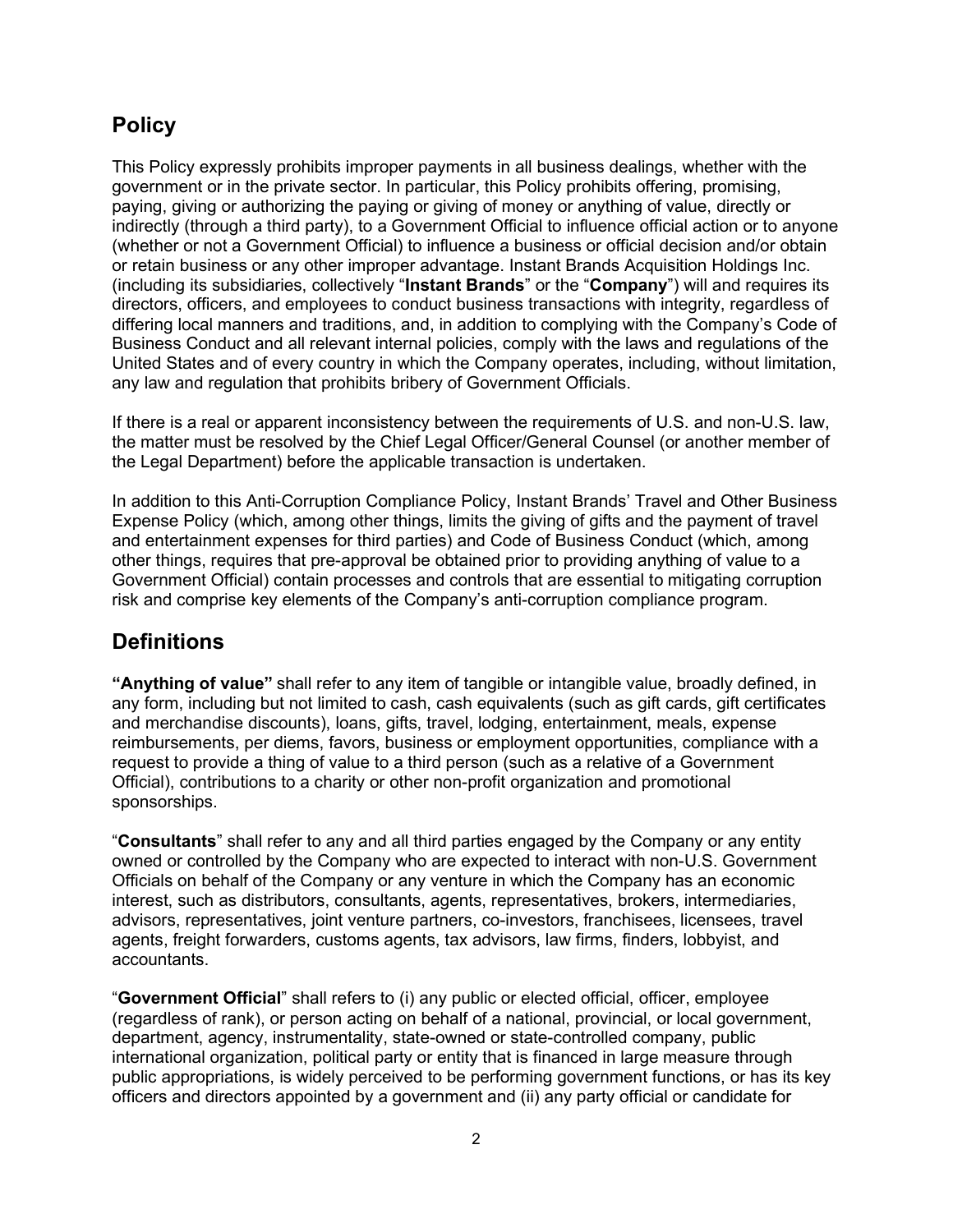political office or any person acting on behalf of such party official or candidate for political office. Examples include: issuers of government permits, approvals or licenses; airport authorities; state-owned factories or other businesses; customs; immigration or tax officials or ministers or representatives of foreign governments.

## Implementation and Applicability

This Policy applies to all directors, officers, employees, and Consultants of the Company, and it is the responsible of each to comply with these requirements. The Company does not tolerate corrupt activities, and may take severe disciplinary action, up to and including dismissal, against any director, officer, employee or Consultant who violates this Policy.

The Legal Department is responsible for furnishing advice with respect to the interpretation and application of the any anti-corruption laws and of this Policy. The Legal Department also will assist each business area in ensuring that affected personnel are fully informed of the prohibitions of relevant anti-corruption laws and the requirements of the Company's Code of Business Conduct and this Policy. A director, officer, employee or Consultant that desires to provide anything of value to a Government Official must obtain the prior written approval of the Legal Department.

Management of each business area is responsible for ensuring that all of its affected personnel are fully informed of the requirements of this Policy. In addition, management of each business area is responsible for adopting and enforcing appropriate controls, including (in consultation with the Legal Department) conducting appropriate due diligence in connection with the retention of any Consultants, and taking the steps necessary to effect compliance with this Policy by all officers, employees and Consultants of the Company in the business area. Written agreements with Consultants must be reviewed by the Legal Department, which is responsible for ensuring that such agreements contain anti-corruption provisions, including a provision expressly confirming and requiring compliance with relevant anti-corruption laws (such as the U.S. Foreign Corrupt Practices Act (the "FCPA")<sup>1</sup>).

The Internal Audit Department is responsible for reviewing and assessing questionnaires from and other due diligence regarding Consultants and raising any concerns with business unit stakeholders and the Legal Department as may be warranted.

Exceptions to this policy must have prior written approval of the Chief Legal Officer/General Counsel, which may be conditioned on obtaining an opinion from outside counsel where appropriate (and, in any event, will not be granted absent an assurance that there would be no violation of law).

### Annual Certifications

The Company requires every director, officer and employee to read this Policy annually, and commit to and confirm compliance with the principles and requirements hereof. This certification can be made either electronically or by signing the Certificate included at the end of this policy and returning it to your Human Resources representative.

 $1$  A brief description of the FCPA is included as Exhibit A to this Policy.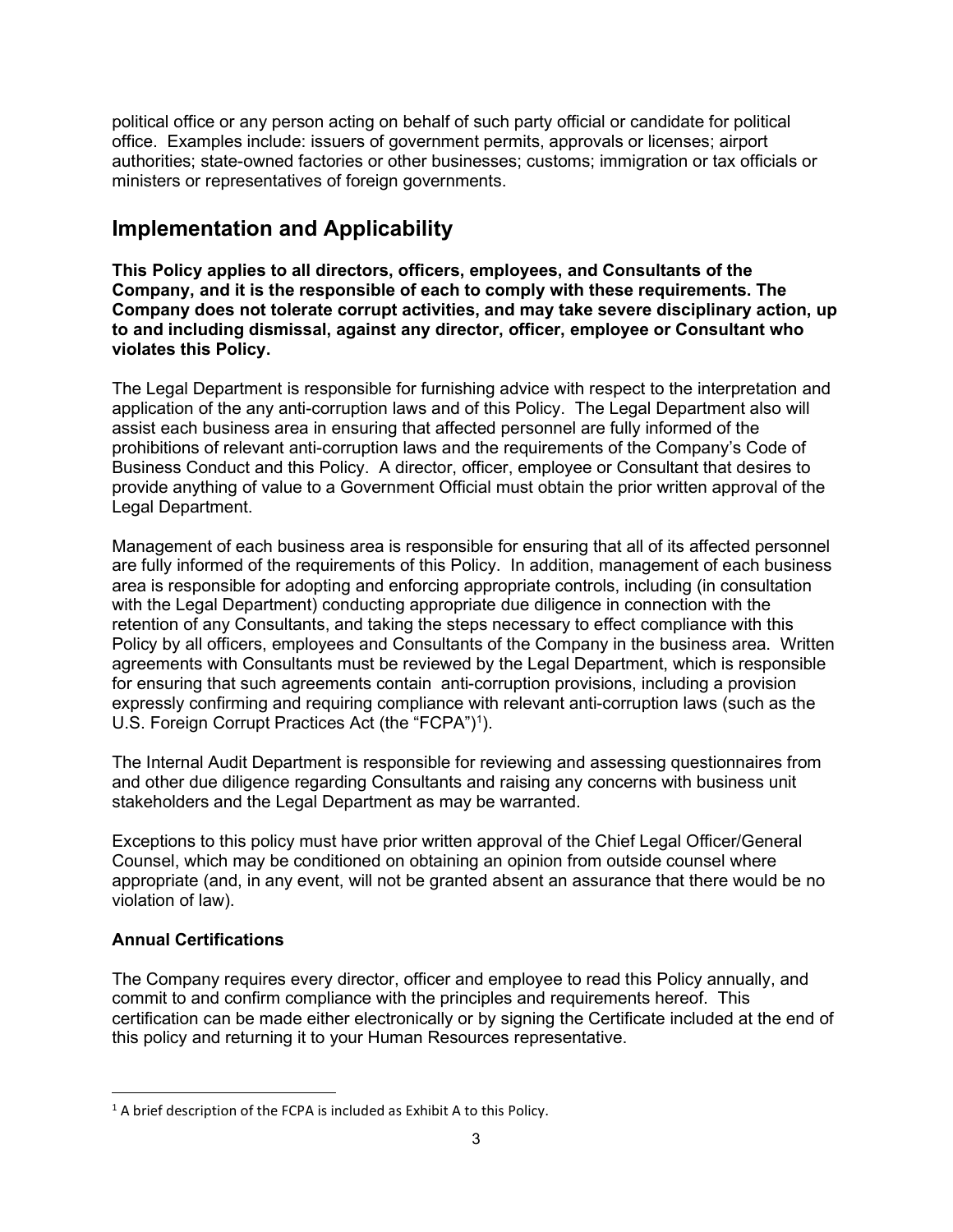#### Reporting Violations

Any director, officer or employee who suspects or becomes aware of any violation of this policy must report the violation to either (i) the Chief Legal Officer/General Counsel (or another member of the Legal Department), who will cause an investigation of the reported matter to be conducted, or (ii) the Company's ethics and compliance hotline, which can be accessed in one of the following manners:

• Website: https://www.lighthouse-services.com/instantbrands

#### Toll-Free Telephone:

| Australia (Optus)                                            | 1-800-551-155                                |
|--------------------------------------------------------------|----------------------------------------------|
| Australia (Telstra)                                          | 1-800-881-011                                |
| Canada: English                                              | 844-280-0005                                 |
| Canada: French                                               | 855-725-0002                                 |
| Canada: Spanish                                              | 800-216-1288                                 |
| China (North, Beijing CNCG)                                  | 108-888                                      |
| China (South, Shanghai -<br>China Telecom)                   | 10-811                                       |
| Japan (KDDI)                                                 | 00-539-111                                   |
| Japan (NTT)                                                  | 0034-811-001                                 |
| Japan (Softbank Telecom)                                     | 00-663-5111                                  |
| Malaysia                                                     | 1-800-80-0011                                |
| Mexico                                                       | 01-800-681-5340                              |
| Singapore (SingTel)                                          | 800-011-1111                                 |
| Singapore (StarHub)                                          | 800-001-0001                                 |
| Korea, Republic (KT)                                         | 00-729-11                                    |
| Korea, Republic (LGU+)                                       | 00-369-11                                    |
| Korea, Republic (Sejong<br>Telecom)                          | 00-309-11                                    |
| Korea, Republic (US Milltary<br>Bases KT)                    | <b>550-HOME</b>                              |
| Korea, Republic (US Milltary<br><b>Bases Sejong Telecom)</b> | 550-2USA                                     |
| Taiwan                                                       | 00-801-102-880                               |
| United Kingdom                                               | 0-800-89-0011                                |
| USA: English                                                 | 844-280-0005                                 |
| USA: Spanish                                                 | 800-216-1288                                 |
| Any Other                                                    | 800-603-2869 (must dial country access code) |

- **E-mail:** reports@lighthouse-services.com (must include company name with report)
- Fax: (215) 689-3885 (must include company name with report)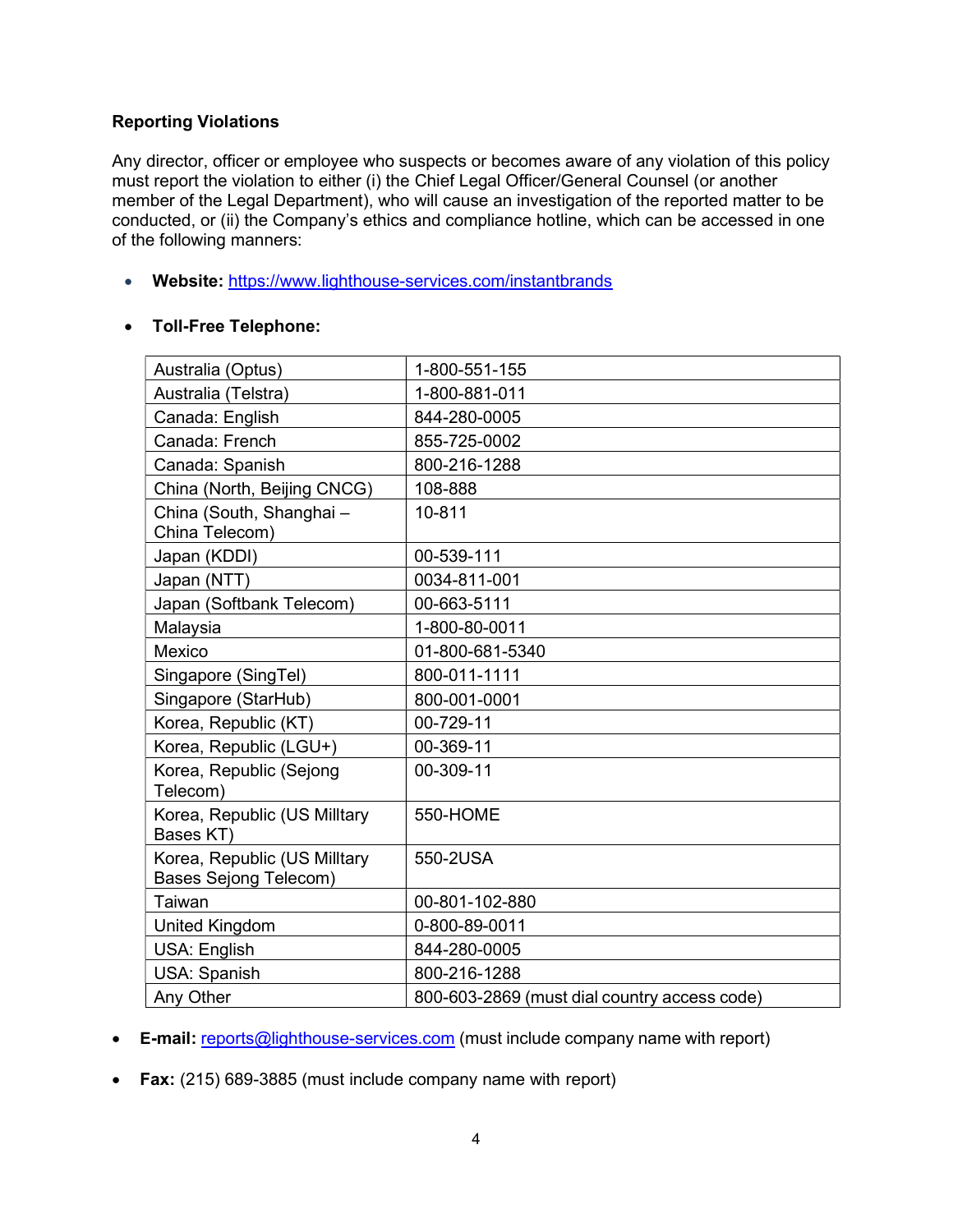## Exhibit A: Description of the Foreign Corrupt Practices Act

One of the most relevant anti-corruption statutes that Instant Brands must comply with is the U.S. Foreign Corrupt Practices Act (the "FCPA"). This document sets out a brief summary of the key provisions of the FCPA and its potential application to the Company, including the FCPA's substantive prohibitions, jurisdictional scope, penalties for violation and potential bases for entity-level and individual liability.

### 1.0 Anti-Bribery Provisions (Prohibitions)

The relevant provisions of the FCPA are its anti-bribery provisions2, which, generally speaking, prohibit offering anything of value to a non-U.S. Government Official in order to influence official action or otherwise obtain an improper business advantage, or offering anything of value to any person in circumstances where there is high probability that some or all of the thing of value will be given, corruptly, to a non-U.S. Government Official.

More specifically, the provisions are violated when:

- A person covered by the FCPA (or a conspirator or aider and abettor)
- Corruptly
- Performs any act in furtherance of
- An offer, gift, promise or authorization of the giving of
- Anything of value
- To a non-U.S. Government Official
- Whether directly or indirectly (i.e., through a third party such as a Consultant)
- To influence or to induce the non-U.S. Government Official to influence any official action (including a decision to omit to do any act in violation of a lawful duty) or decision, or obtain an improper advantage.

The term "anything of value" is broadly defined and includes (among other things) money in any form, goods, services, business opportunities or relationships, travel and entertainment, embedded payments on non-arm's-length terms (such as a below-market interest rate or excessive or "double dip" expense reimbursements), and benefits paid or given to third parties. Consider these examples of things of value that have been found to be in violation of the FCPA:

<sup>&</sup>lt;sup>2</sup> The FCPA also contains accounting provisions applicable to U.S. public companies (i.e., U.S. issuers) that have two main components designed to prevent "off-the-books" accounting that could be used to conceal improper transactions and to ensure transparency for investors regarding a company's overall financial condition and business strategy. First, U.S. issuers are required to make and keep books, records, and accounts that, in reasonable detail, accurately and fairly reflect their transactions and dispositions of assets. Second, a system of internal accounting controls sufficient to assure management's control, authority, and responsibility over the firm's assets must be designed and maintained.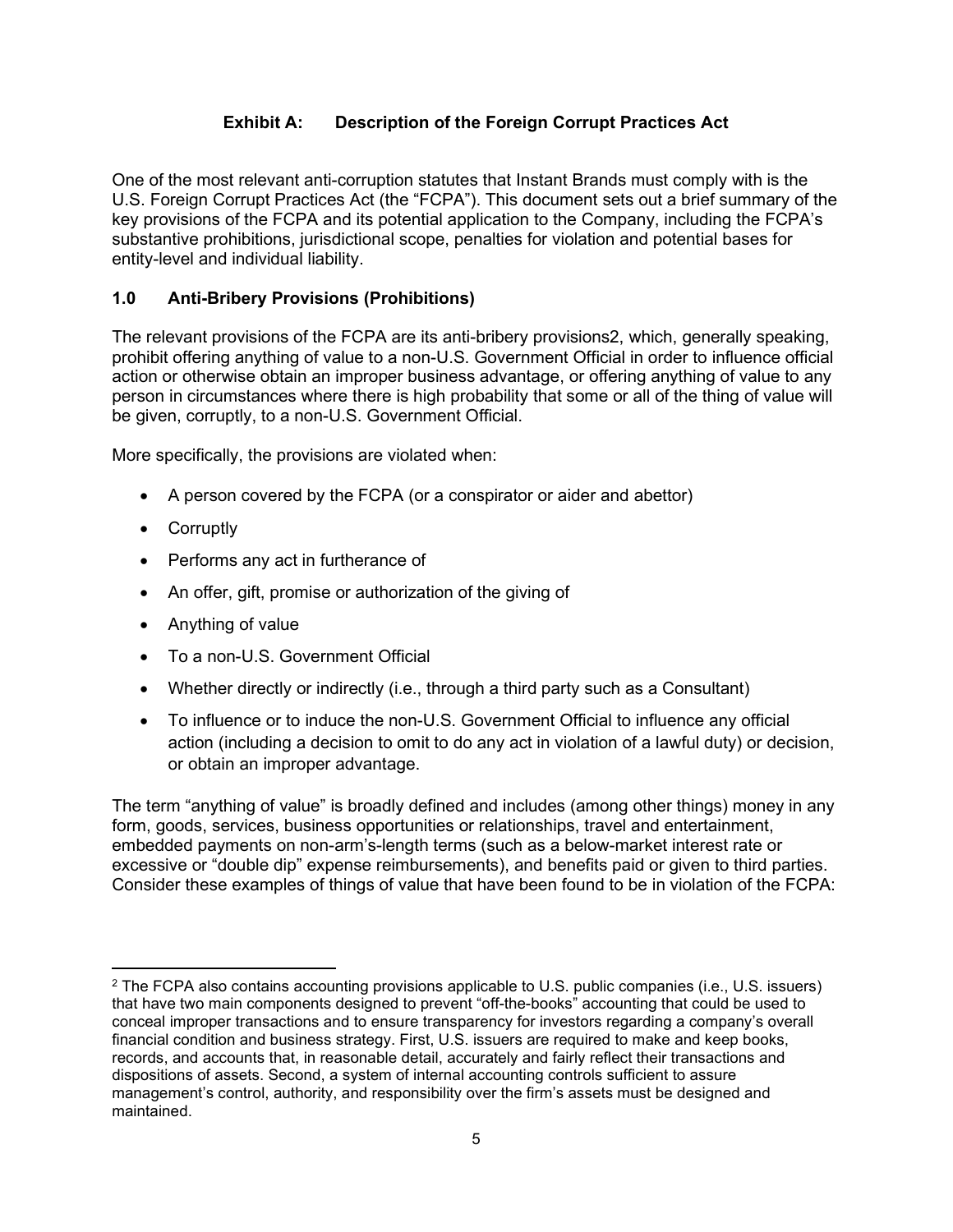- a trip to Paris for a Government Official and his wife that consisted primarily of touring activities via a chauffeur-driven vehicle.
- millions of dollars in total spent over several years on hundreds of trips for customers, ostensibly for the purpose of training or inspecting facilities but which primarily consisted of sightseeing;
- a trip to Italy for eight Government Officials that consisted primarily of sightseeing and included \$1,000 in "pocket money" for each official; and
- \$10,000 spent on dinners, drinks and entertainment for a Government Official;
- Charitable donations to a small local castle restoration charity headed by a government official.

It is important to note, however, that any amount of spending for travel and entertainment for the benefit of a foreign government official could be perceived as improper and may result in a violation of the FCPA. The examples above are not intended to reflect a minimum amount of value below which there is no exposure to FCPA violations. Further, small payments and gifts are often the focus of enforcement actions when they are viewed in the aggregate as reflecting systemic patterns or long-standing practices of a company.

### 2.0 Applicability

The FCPA applies to U.S. citizens and to a number of other categories of individuals and entities, including: (1) issuers of U.S. securities; (2) U.S. residents; (3) any businesses organized under the laws of a U.S. state; (4) any company with a principal place of business in the U.S.; and (5) anyone, including non-U.S. individuals or foreign entities, who does any act in furtherance of an improper offer, authorization or payment "while in the territory of the United States." In addition, a foreign entity (such as a non-U.S. subsidiary or joint venture of the Company) or non-U.S. citizen may also be found liable for aiding and abetting or conspiring to violate the FCPA where at least one conspirator is subject to the FCPA or commits a reasonably foreseeable overt act within the United States. Note that U.S. companies or persons are subject to the FCPA even if they act outside of the United States.

### 3.0 Penalties - Fines and Imprisonment

For each violation of the anti-bribery provisions, the FCPA provides that companies are subject to a fine of up to \$2,000,000. Individuals, including officers, directors, stockholders and agents, are subject to a fine of up to \$100,000 and imprisonment of up to five years.3 Other U.S. laws may provide for even more severe fines than those provided under the FCPA, depending on the facts of the case and the value of the benefit sought by the wrongdoer. Fines imposed on individuals may not be paid by their employer.

<sup>&</sup>lt;sup>3</sup> For U.S. issuers subject to the accounting and record keeping provisions of the FCPA, the fine for company violations may be up to \$25,000,000 and for individual violations may be up to \$5,000,000 along with imprisonment for up to 20 years.